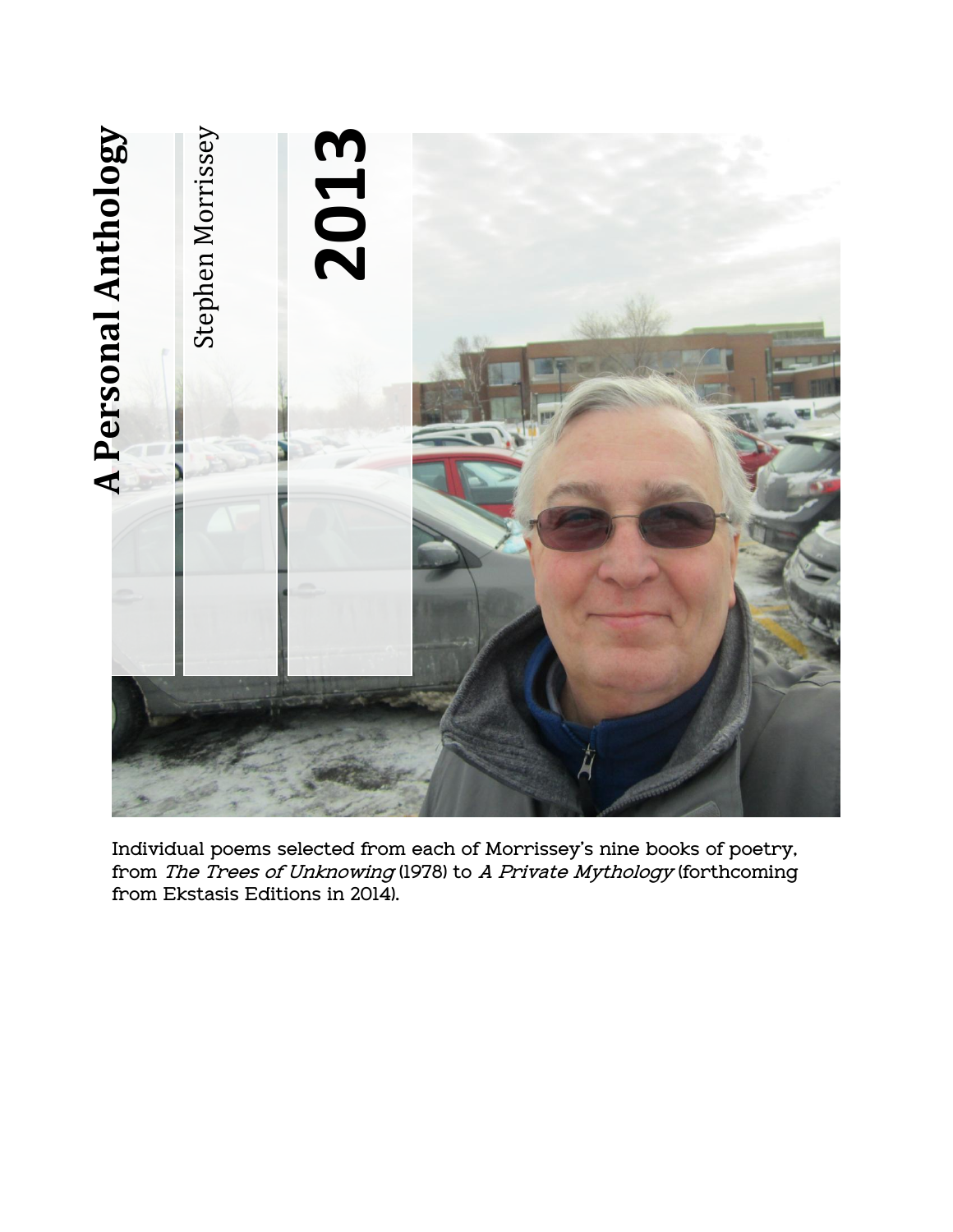# **A Personal Anthology, 1978 - 2014**

# **Stephen Morrissey**

From *The Trees of Unknowing*, Vehicule Press, Montreal, 1978:

"there are seagulls and cats..."

there are seagulls and cats and on the beach which is a line

of grey sand there are people standing where the sky meets the earth

if there was a photograph it wld show 30% earth and 70% sky

if there was a photograph I wld place you in it

standing in front of a white house just behind where the photograph was taken

and inside the white house there are empty rooms and quilts

and you are saying "reason over passion" in 40 foot high letters as I take your picture

when it is developed all we see is the white house and think how silent it is with only

the sound of the sea and a seagull circling over the white house

and then flying back out to sea where it circles a fishing boat

in one room is a lobster trap and a mantel and on the mantel

are shells that you have pickt up on your daily walks there is one room which is filled with rocks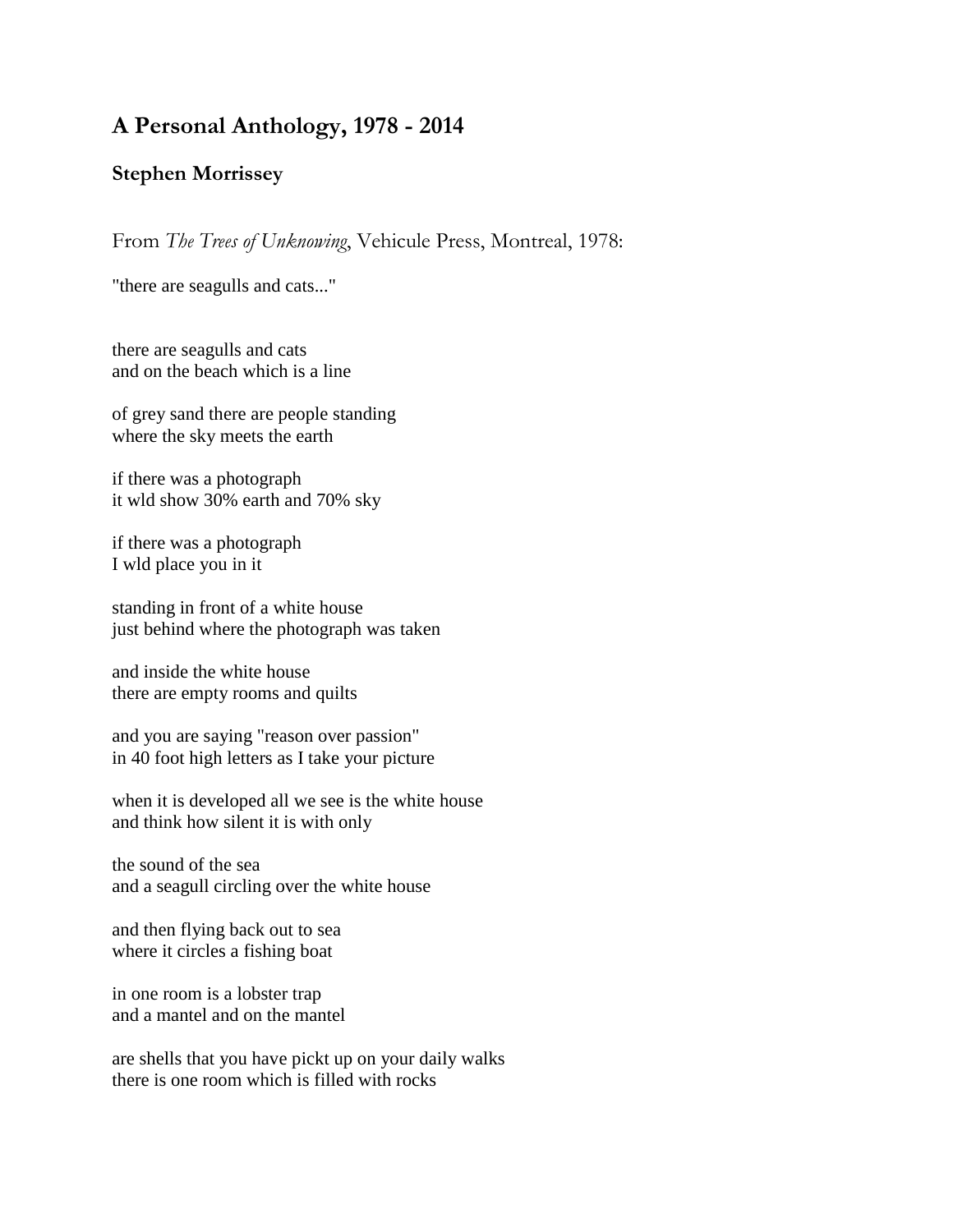that you have collected with smoothness and roundness in mind

later you took these rocks to montreal in a truck & had a show which was documented with photographs

and these photographs now lie in a drawer in that white house

in one window which has caught your reflection and seems to hold onto it like a negative

there is a cat sitting and watching you walk along the beach and I am taking your photograph

in your hand is a shell that you pickt up and I have arranged rocks on the beach so that

they read "leave off fine book larning" and I am taking all of these photographs

which I tack onto trees and we watch the rain and wind wear them away and wonder abt the passing years

and some photographs I drop into the lobster trap and you take it down to the sea and when you return

they have dissolved in the salt water there is a quilt lying on the bed and in the quilt

there is a sleeping cat and as I turn to photograph the house

she rises and yawns and you have your children whom you teach to draw

and they are walking with you along the beach I do not take any photographs of myself

but once I caught a likeness reflected in a pool of water

it is an image I sometimes catch among all of the images I have had of you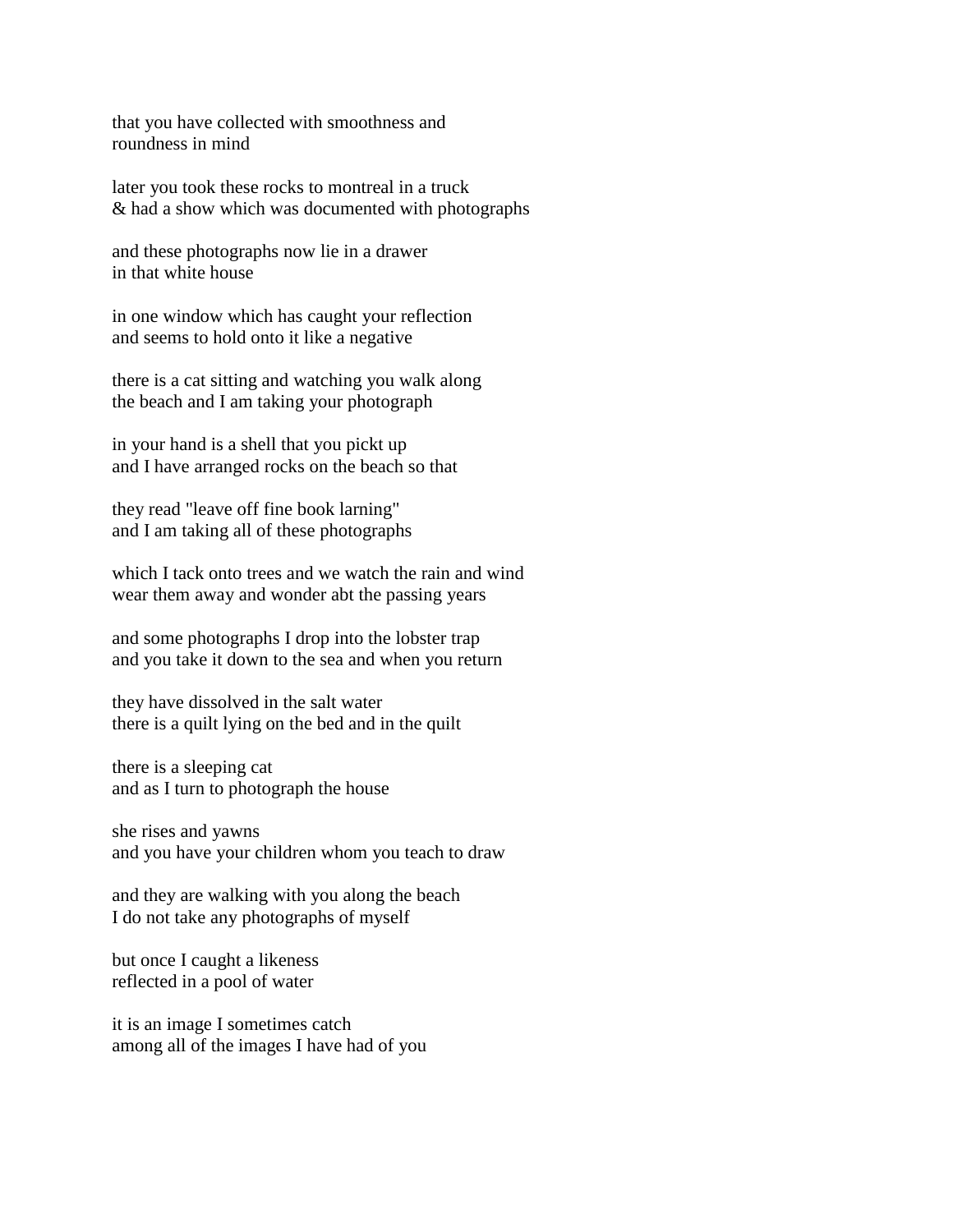# From *Divisions*, Coach House Press, Toronto, 1983:

# **The Dead in My Life**

to see the trees' branches grey & archaic

against a sky far whiter than the moon

an old woman's hair tied in a bun

it is my grandmother's hair as she embraces me

she blows a strand up through yellow & absent teeth the hair fallen over her forehead

o the moon is my grandmother's bun tied in a million

knots tied to her ancient head with the stubby

fingers of time

her gold wedding ring

has become a part of her

hand the flesh grown around it so the finger

the flesh itself

is one with that circle of gold

aureole of light on the moon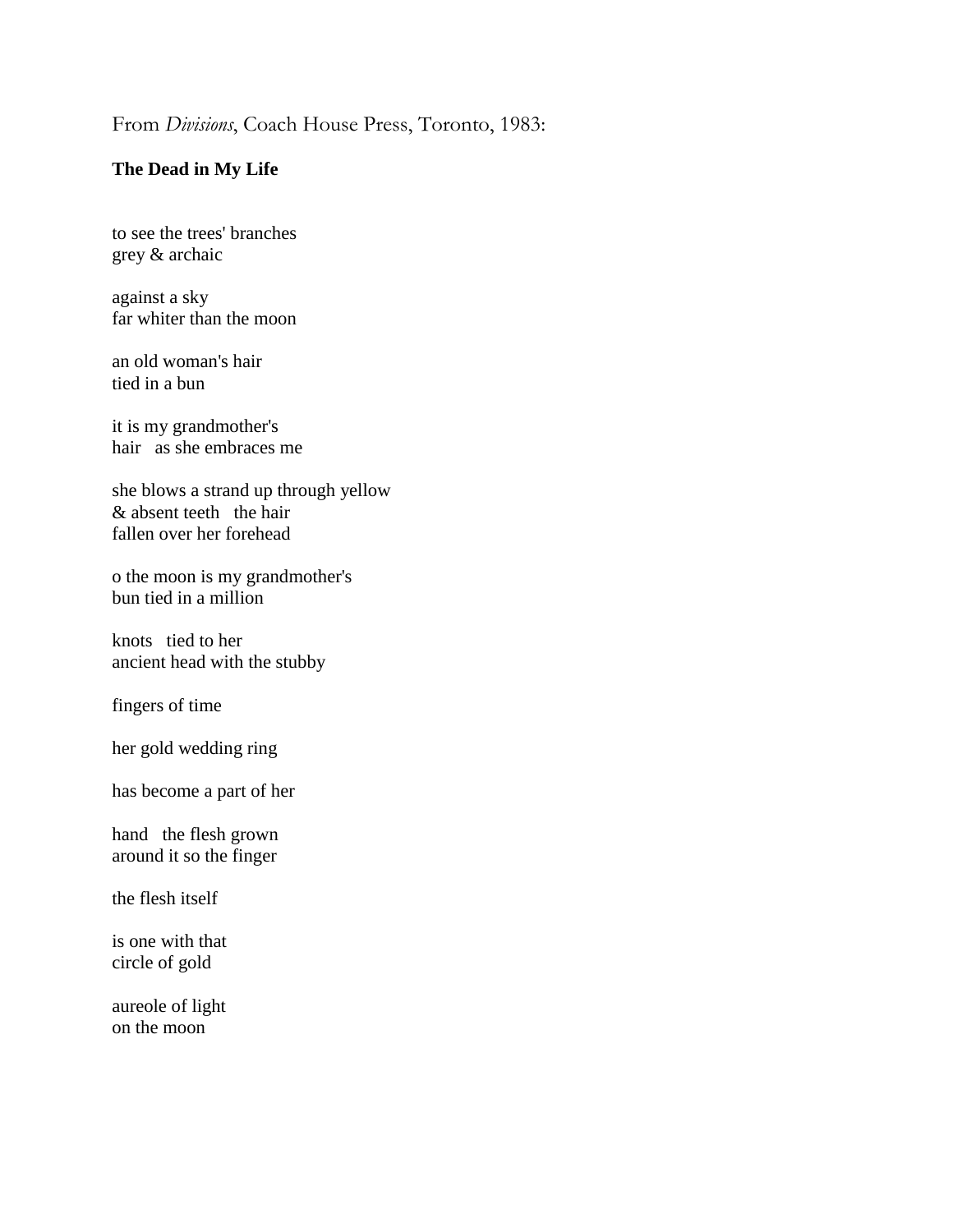2.

how often I return to them the dead in my life who inhabit dreams

memories while rocking my son to sleep or a dream that my Uncle Alex was alive although we

thought (in the dream) that he had been dead these seven years

they are like flies beating against an autumn window

flies that bang into my face & enter

the mouth to come out as words this language of flies & the dead

this ever diminishing circus parade of old people I hang onto as though without them I too would cease to be

# 3.

their benevolence is there too

the kindness at leaving shadows

those who have become memories to bury our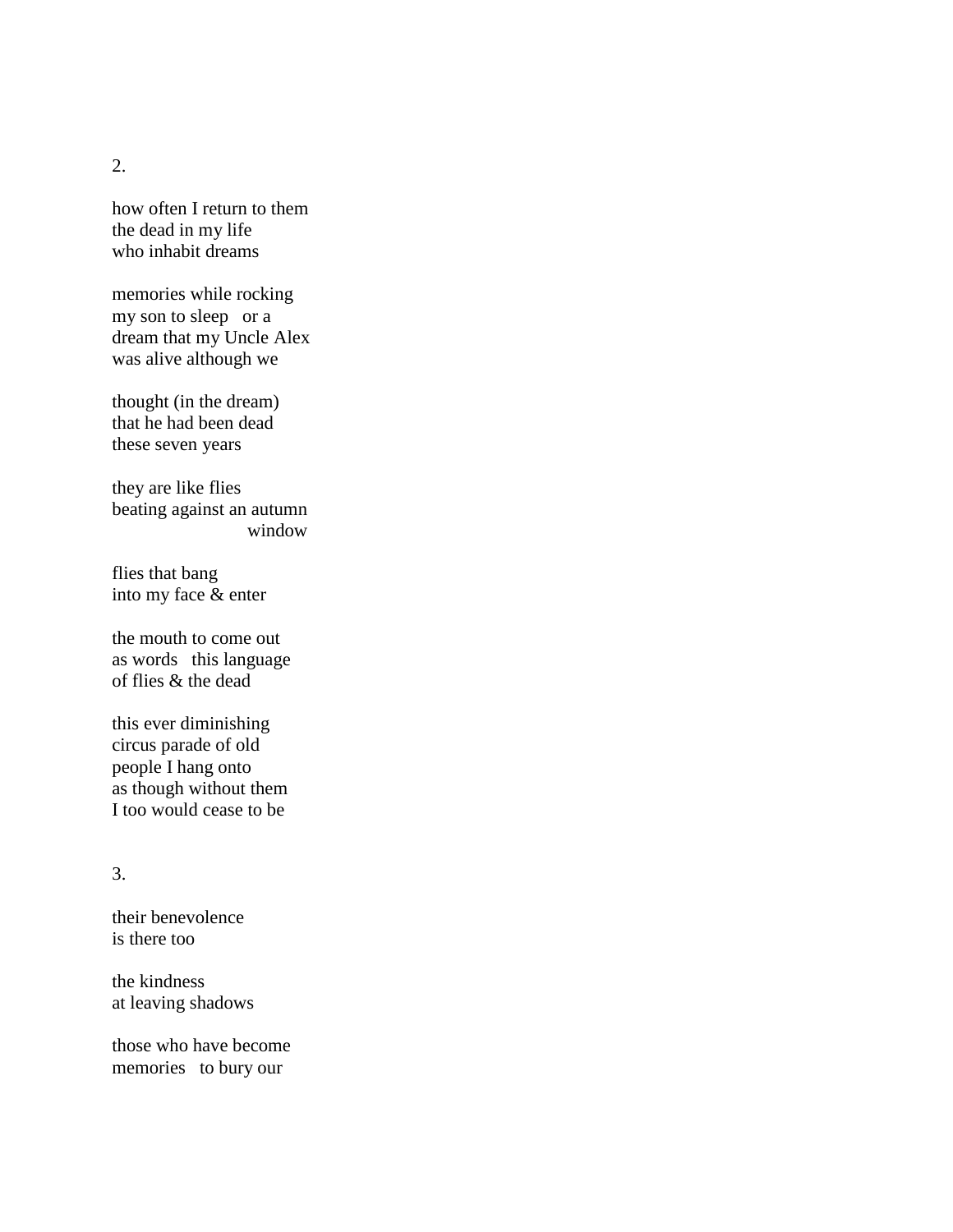memories in their real

& most noble grave the soil of anonymity we who till the past & leave cemetaries of memories behind us until the mind

itself enters the earth & holding handfuls of dirt sees whole decades

removed from our fingers as

the earth falls & we say our final & most complete goodbyes

From *Family Album*, Caitlin Press, Vancouver, 1989:

### **Preludes**

#### 1

my mother in the kitchen didn't have to mingle with the guests while someone took snapshots leaving out us at the end of the couch children fell down the stairs then hid behind a chair while I joked with my sister-in-law's father I reflected on being someone I'm not as we drove fifty miles home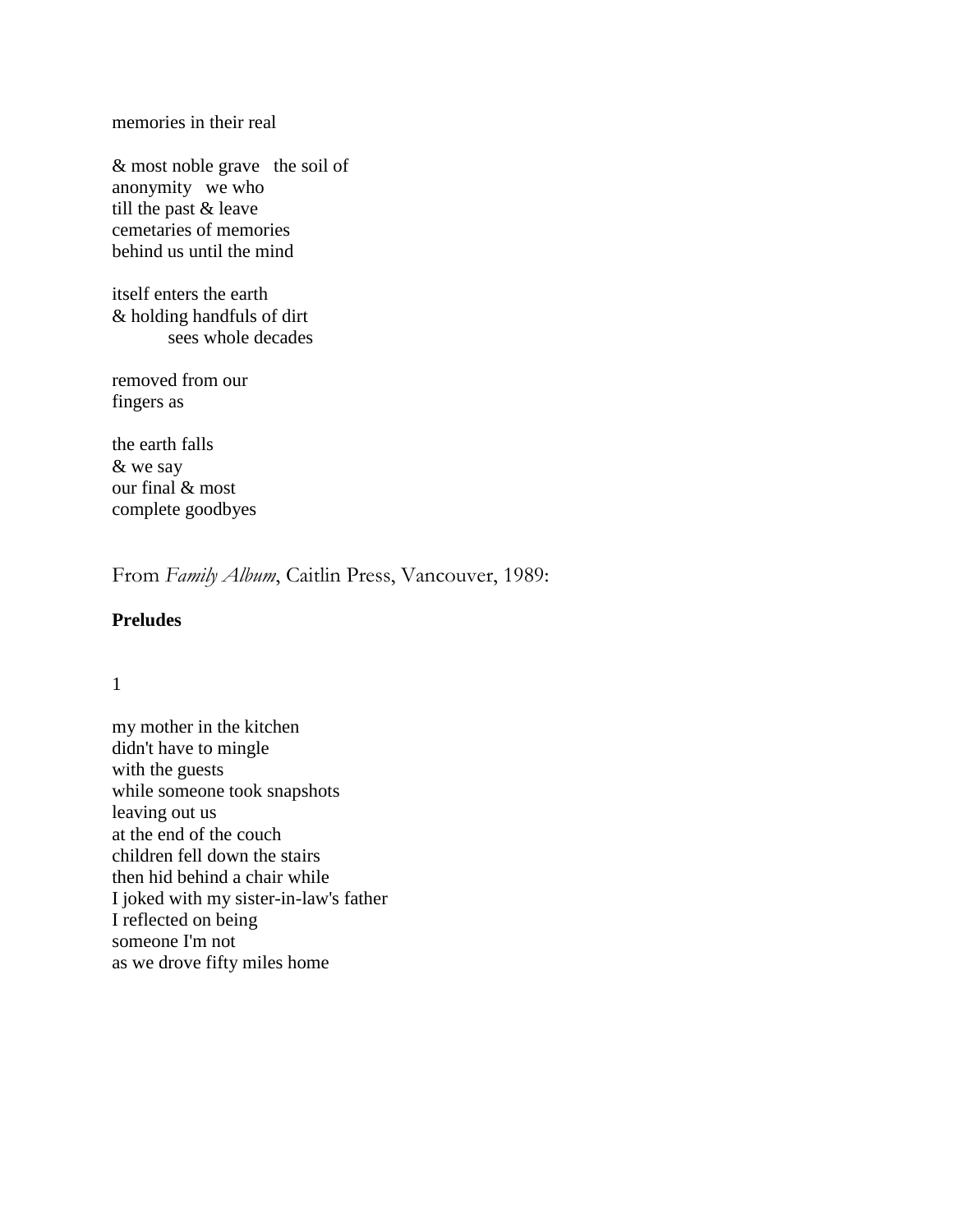#### 2

we don't mind winters the old get up and are found in the spring curled in new grass with crows singing overhead I think of one thing: waking one day and finding an old man in my bed he is indifferent to his surroundings pressed against the white sheets like a pinned butterfly

# 3

that I have lived so long and still not at ease in my skin seeing in the store's window the reflection of one lost in himself pieces of a life always about to unravel skin like synthetic cloth the harried expression hands torso and brain vibrating to a frequency conscious only of itself

#### 4

evening's light at angles not seen since grandmother sat in silence on the living room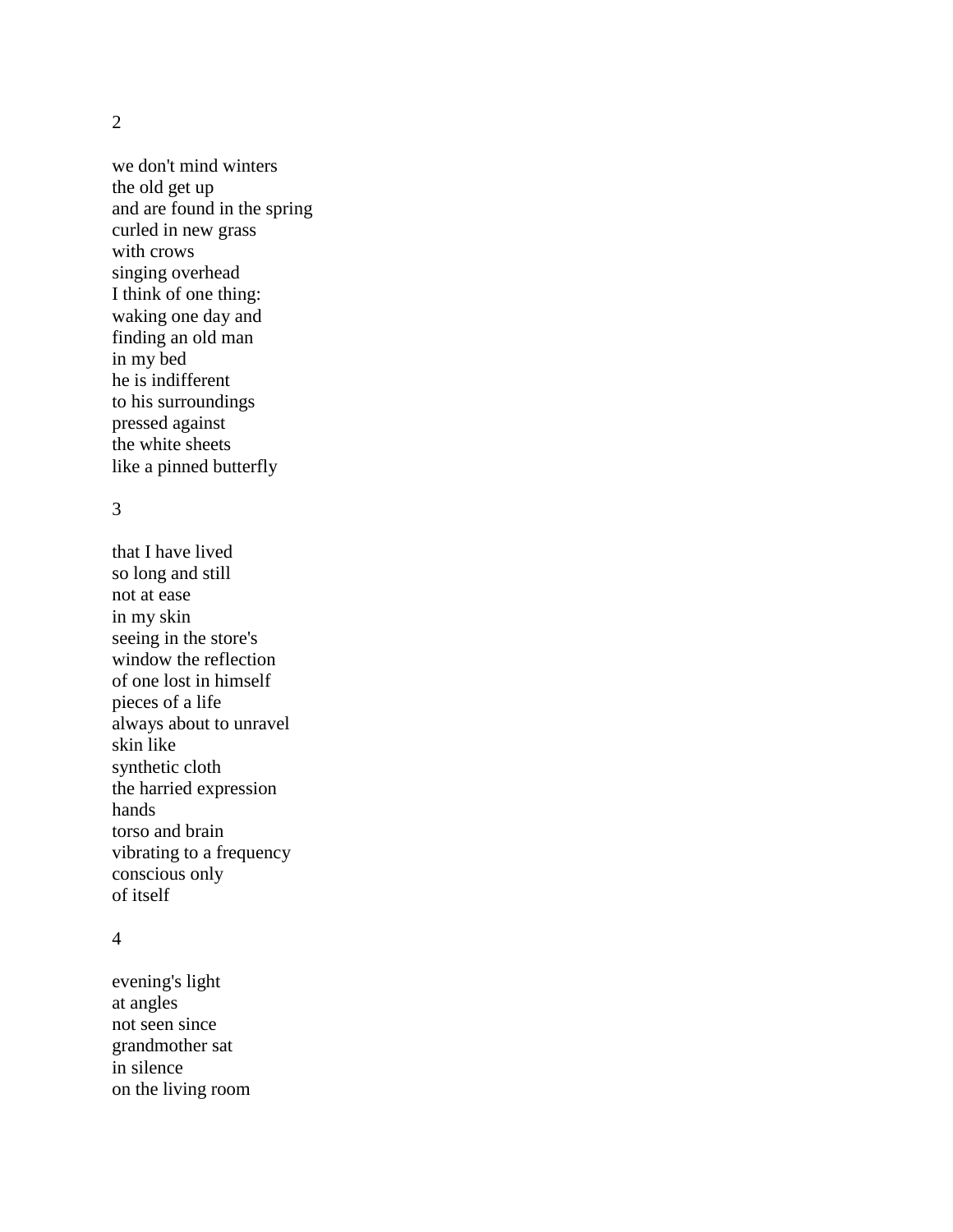couch light moving across a room so slowly it becomes a vine growing a geranium red against the white wall

5

the maroon couch covered in white sheets visiting at Christmas two great aunts deafness and old age the ancient wreath on their door behind it a place of silence a reliquary of events existence reduced to tea and sitting waiting with them my brother and I snow falling on the empty street below

From *The Compass*, Empyreal Press, Montreal, 1993:

# **The Compass**

On the four corners of the bed the body becomes a compass describing the direction of passion. Months of desire arrive at this destination, rocking on a single almost silent wave we are sheltered by darkness. The body is a compass needle; you turned me from east to west awoke a sleeping giant that moves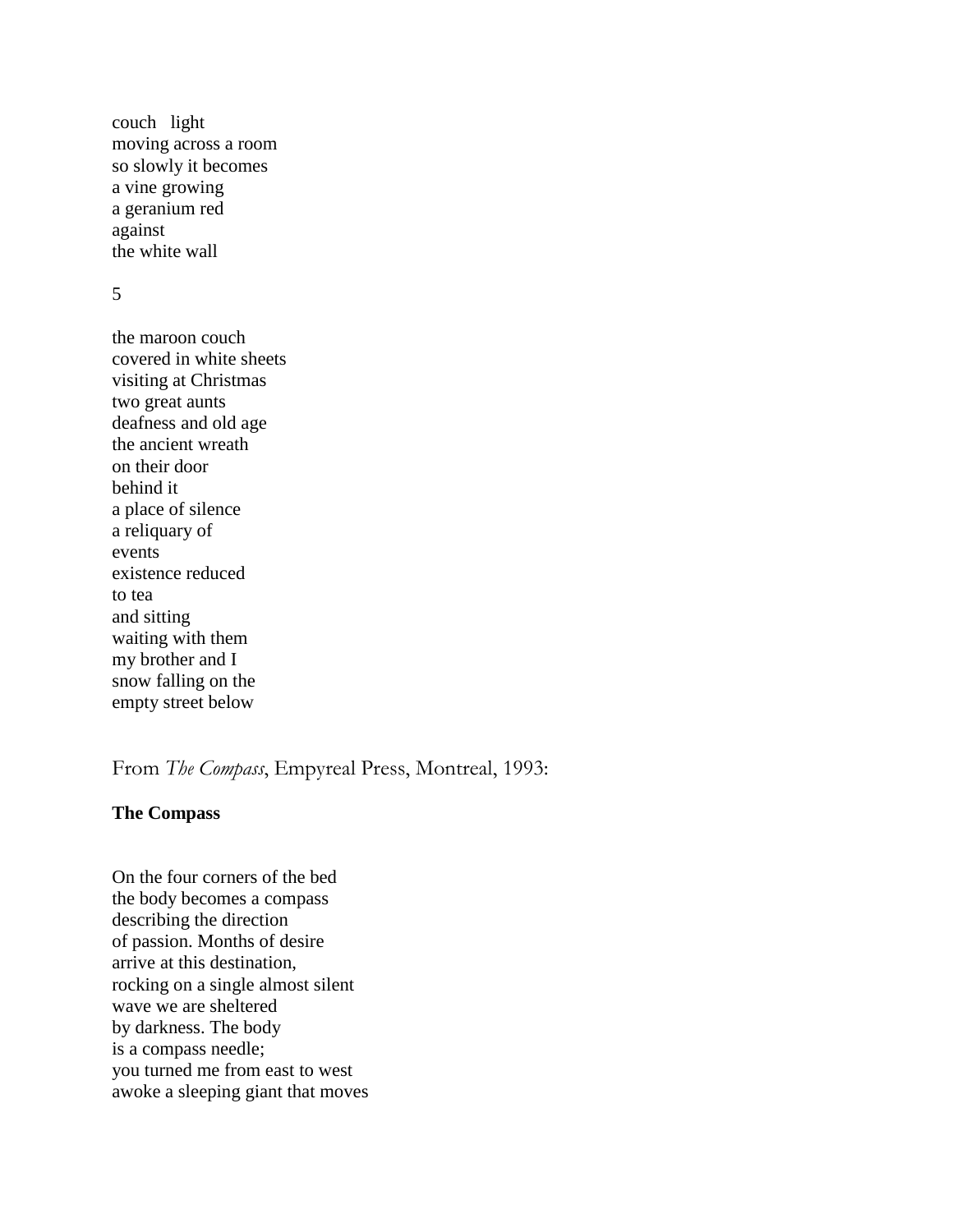between your mouth and breasts and legs; the room illuminated by static electricity thrown off by our bodies. How many decades did I sleep waiting only for you; I lust after you in all the directions of space. Meeting at the airport your foot touching my leg beneath the restaurant table, we secretly entered an empty banquet hall where the caterers chattered and poured drinks behind a wall partition then quickly leaving we found a deserted hallway of open office doors where we embraced. All the others in my life fell away, I was ready to abandon my old life for you, for the touch of your hand and mouth, the apple red and delicious cut in half that I eat. Tied to the four corners of love as to a bed which becomes a compass, I find you on your stomach, on your back, in the morning lying pressed against me. It is not possible to return to sleep now, it is not possible to forsake your touch and love, black lace, fingers, wetness, your mouth, words. The compass needle turns finding north switched to east and west to south, night becomes morning; nothing remains as it was. You pointed my life in a new direction, towards a corner of the world only dreamt of before. Outside the sun is red descending behind a row of trees, shadows fade into the other unexplored regions of night.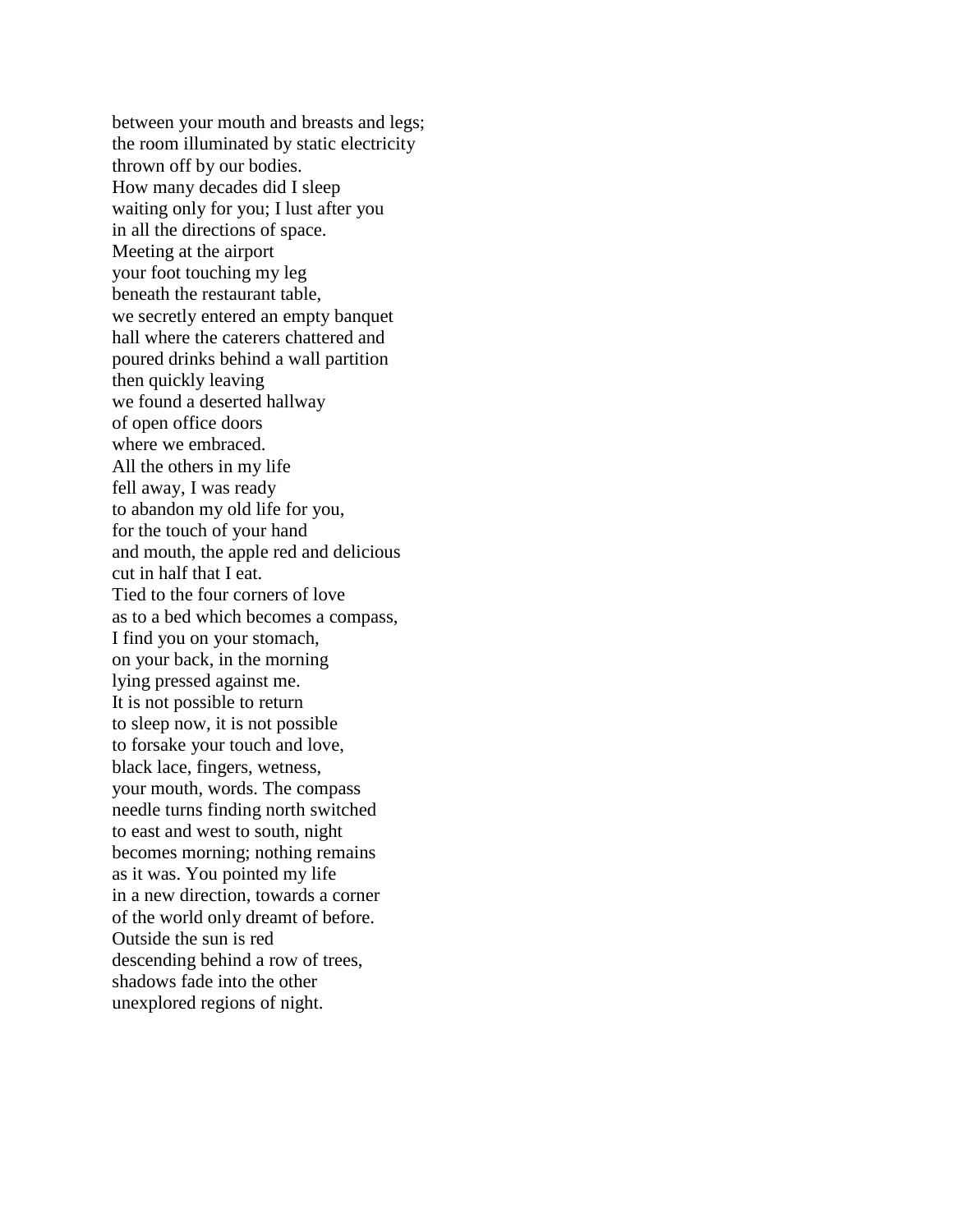From *The Yoni Rocks*, Empyreal Press, Montreal, 1995:

#### **Reincarnation**

We meet again, again flesh and blood, again bone, tendon and memory. Events of old lives, clothes divested as I divested the past in meeting you, in meeting you again and again and again into infinity. Forty years of waiting for you, a dark delirium of the soul; we met apparently for the first time but home is where we are together in this room, this house, the two square feet we occupy in a single embrace. The embrace of memory, bred in muscle, eating or favouring one side in sleep, falling asleep in your arms. The arms of many births, deaths, incarnations of gods and goddesses, Bardic voices, Druid's potion. Listen, we share the sounds and sights of a summer's evening, fireflies across a field seeming distant but as close as a hand before your eyes, breath on the back of your neck, or is it the darkened field and firefly lights repeating their journey between this life and that? With you I have returned home, not a place walls enclosing silence, but soul meeting soul in the ancient movement of time. I lie asleep on the floor ear pressed to the darkness and hear the hum of earth, the generations of families, priests,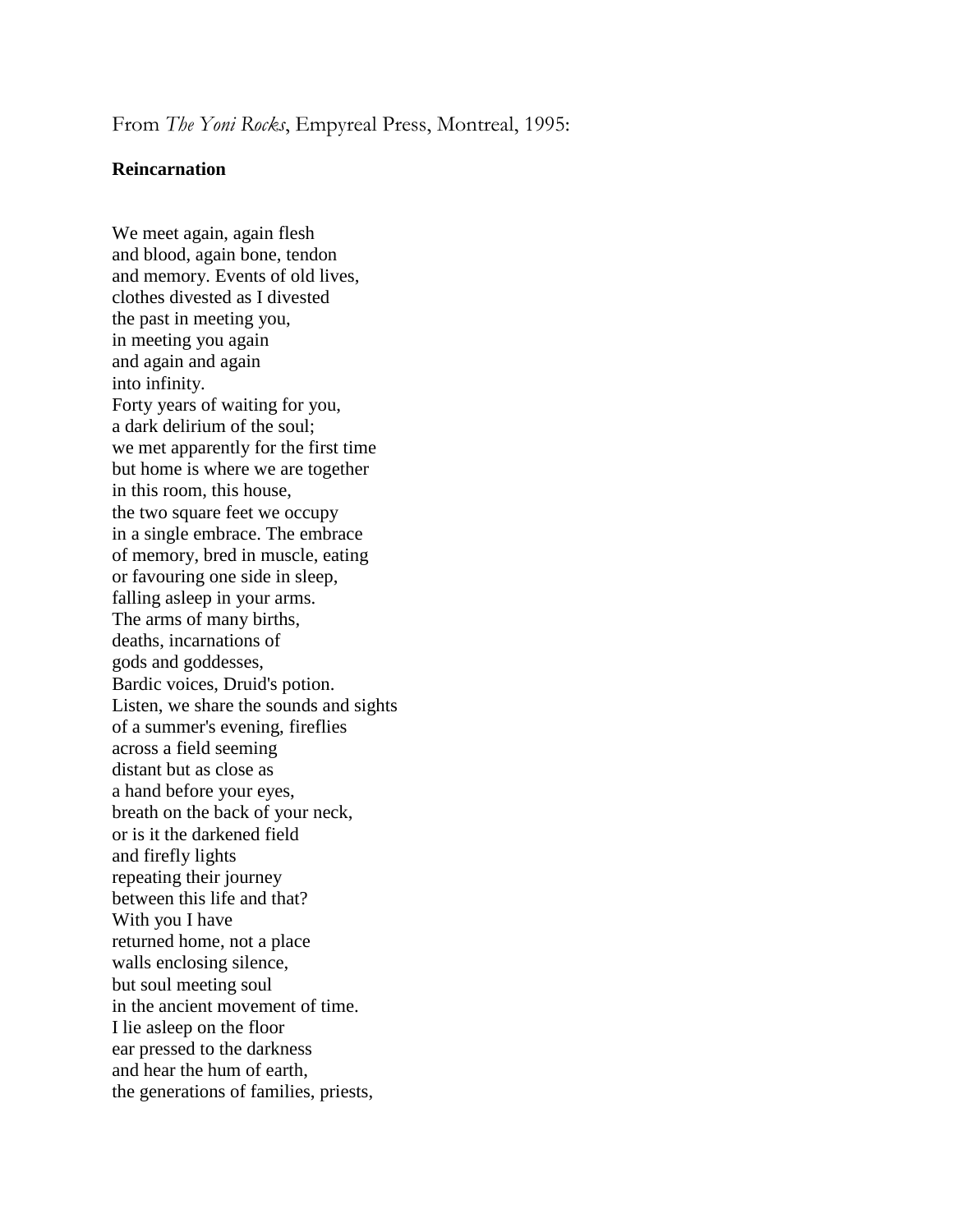and existence of all living things like listening, ear to a pregnant woman's belly, baby's rapid heart beat; shadows fall hundreds of feet, listen into the soul of man preparing for its journey of final sleep, we came from here and return, forgetful of our origins, or of the father and mother who created us.

From *The Mystic Beast*, Empyreal Press, Montreal, 1997:

# **Lines From Magritte:** (Excerpt)

### *The Forbidden Universe (or Olympia)*

A man refused transformation—"not yet" he argued "too busy with family, job, mother, no time"—always he held back, remained in a chrysalis state, like putrefied matter, undigested food, or a giant tumour in his body clogging all arteries that lead cosmic energy into the central nervous system. For forty years a giant organic blockage grew in the middle of his body until he bulged at the waist; it was a tumour on his soul or the soul itself expanding disproportionate and constricted by its cage of ribs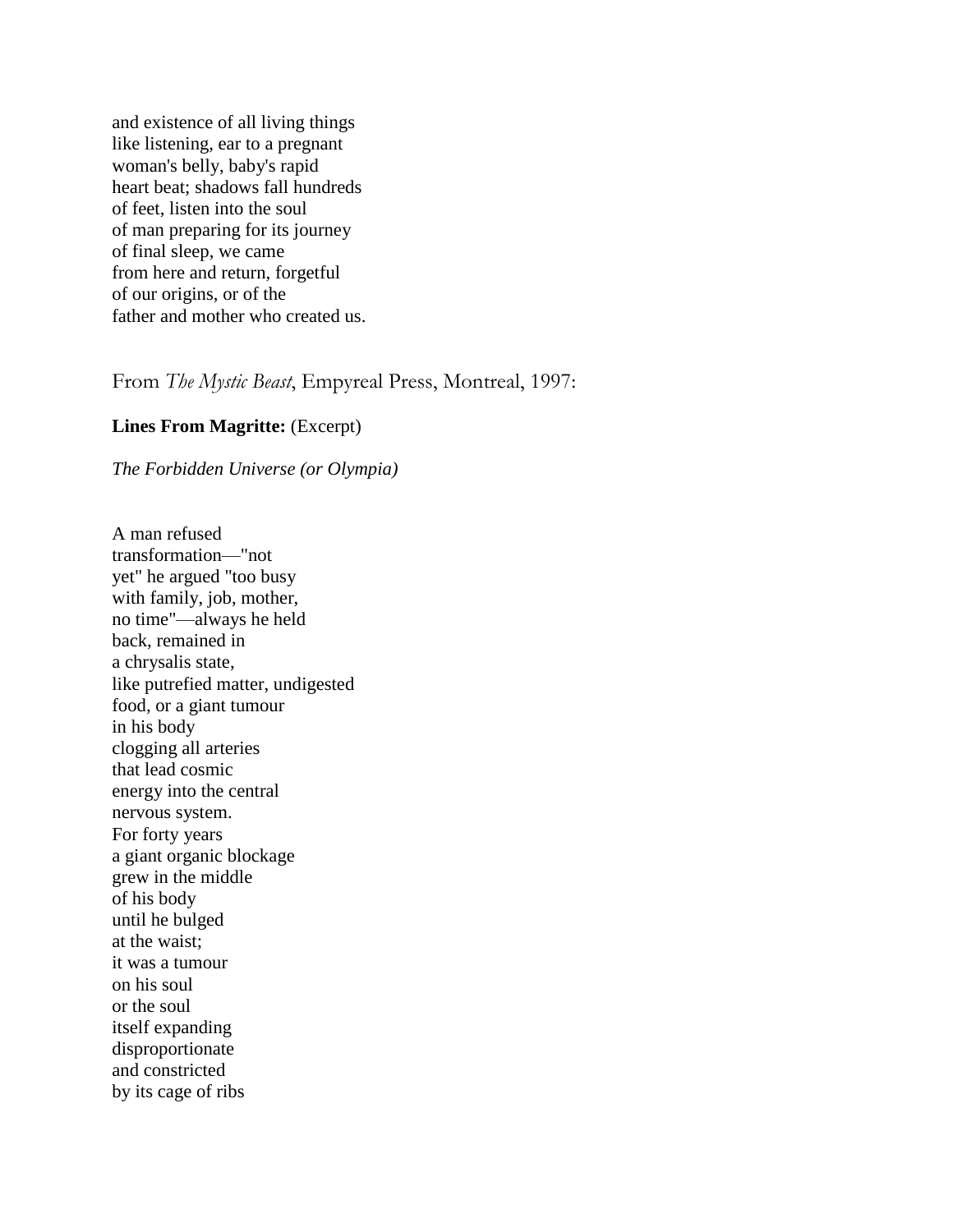and internal organs. He was sick with undiagnosable illnesses, his face anguished, even walking across a room became difficult. The Forbidden Universe is like a forest bordering on the ocean in the imagination's geography; there on the sand, a naked woman is half sitting up, half lying down, a giant conch shell balanced on her stomach. The man who refused transformation could not have met this woman before this exact moment, the juxtaposition of stars, moon, a meteor with a green tail streaking across the sky, a glow worm illuminating a half inch of grass, a child drinking milk and then glancing out a window, a fly at the window, a cat jumping onto the couch to wash its fur. The man needed the woman on the beach if he were to live; he thought "Every woman is a Goddess when desired by a man." Every woman is a Goddess: milk-white breasts, legs and hips, fingers and toes,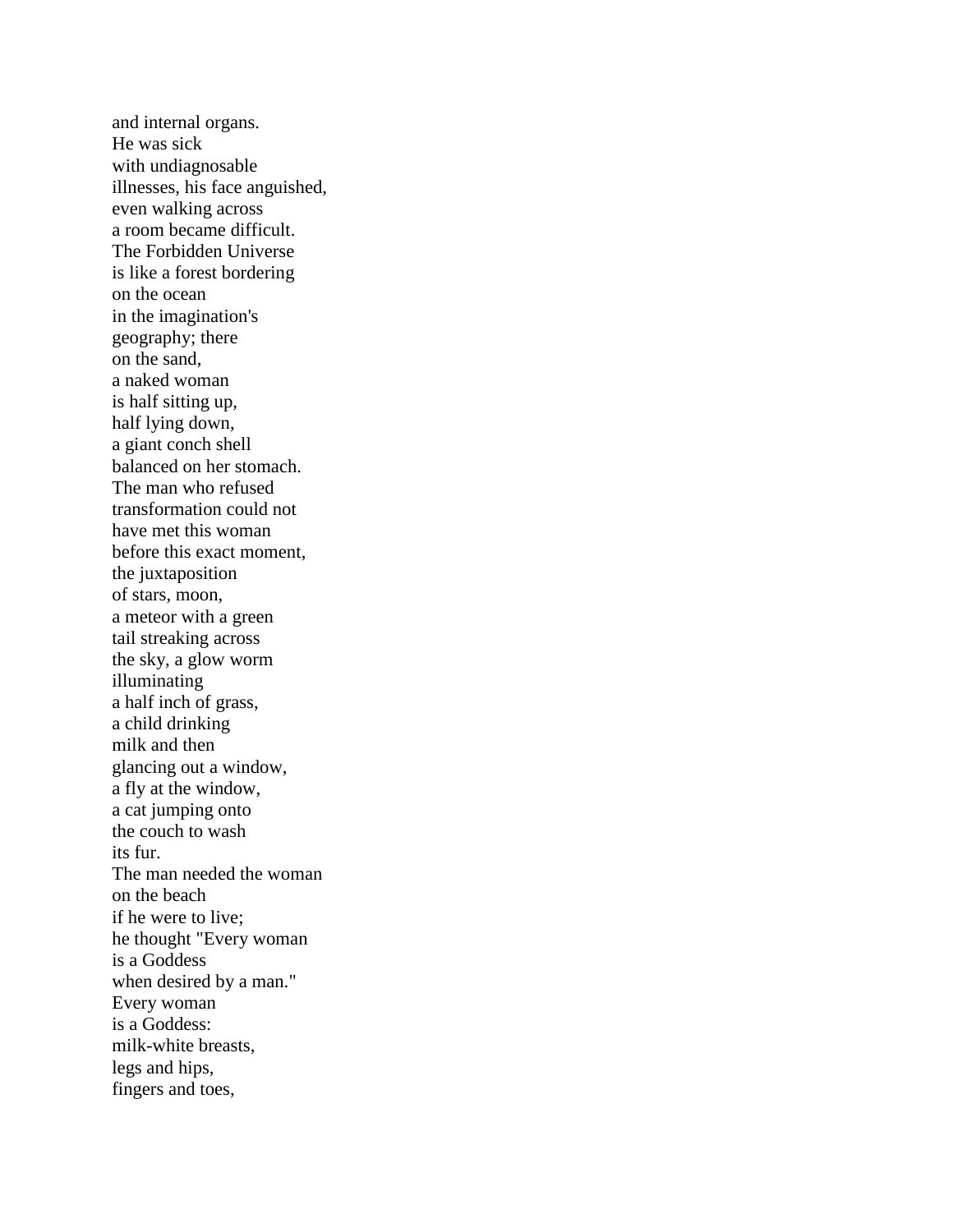the secret wonders of a woman's body there is no greater object of love than Olympia lying on the beach, the shell on her stomach, the sea behind her.

From *Girouard Avenue*, Coracle Press, Montreal, 2009:

# **GIROUARD AVENUE FLAT (Excerpt)**

Not for me this shroud of ashes. *—*John Glassco

### **One**

I had forgotten the dead but they had not forgotten me.

I had forgotten myself as one of them. Now I cannot avoid the return of dreams, the listening room where I find myself most fully.

> (November again when dreams, urgent with memories and the dead, remind me of their presence.)

I had forgotten the season of dreams; the days of the dead, one for children, one for adults.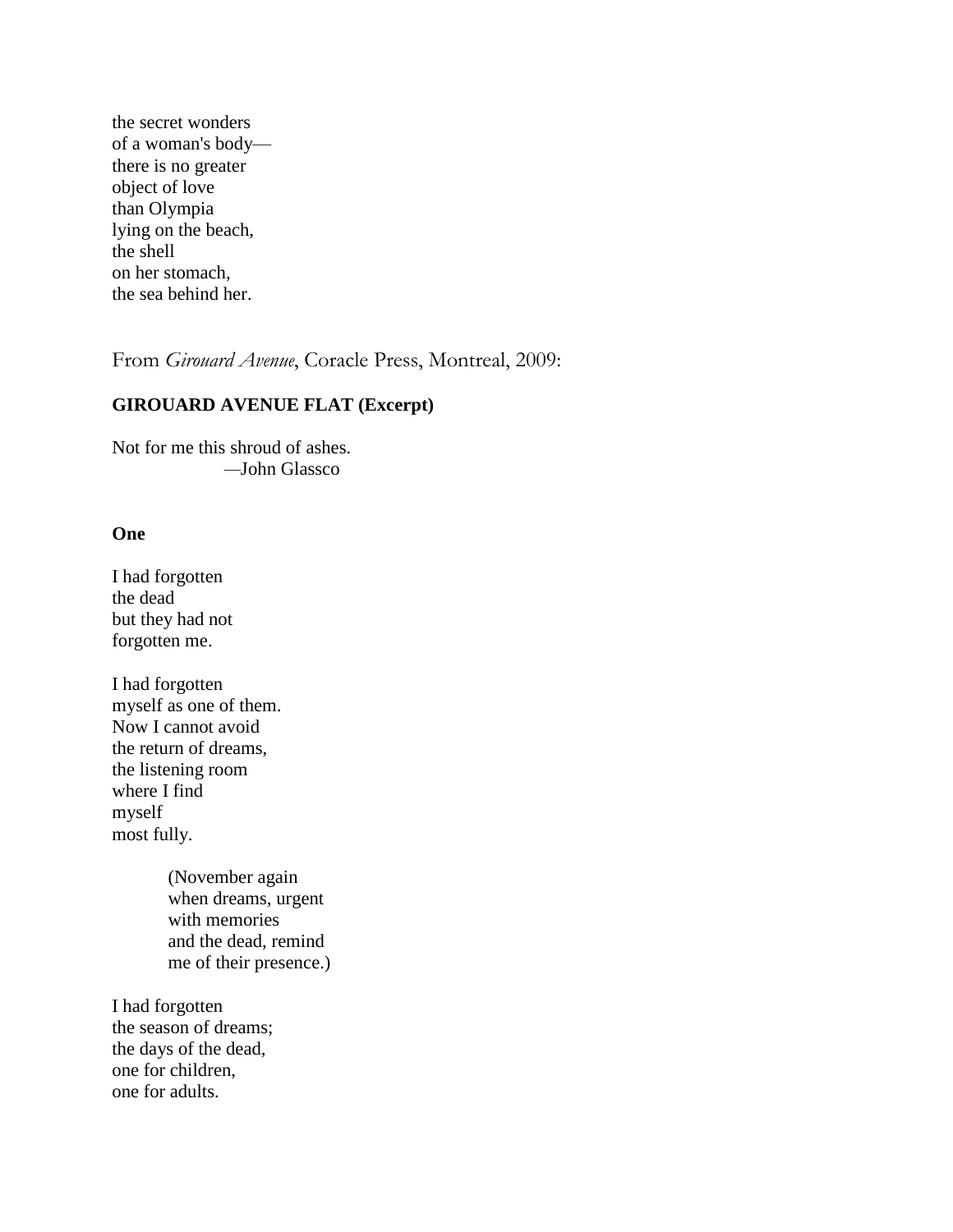I knew death as a child, and so my soul knows the finitude of things. Now the soul demands its audience: the return of dreams, the dream of the dead who come to me with their insistence and words: "Remember us, do not forget us."

#### **Two**

I tried to piece together the remnants, life become a reliquary, a Joseph Cornell box, a strange puzzle of events even as a child I needed to hold together in my mind;

now I become one with the past, the old ones speaking through me: poetry the voice of the soul.

We return to Girouard Avenue walking down to 2226, Grandmother's flat the center of imagination:  $2 + 2 + 2 + 6 = 12$  $1 + 2 = 3$ . Three old women lived in the flat, and before that, many people lived there; I, too, lived there when Father was too sick for Mother to care for alone.

On Girouard Avenue I lay in a pram looking up, noticing Mother's dark hair now I walk down Girouard and imagine having my photograph taken in exactly the same place as Father stood with me in a pram beside him, remembering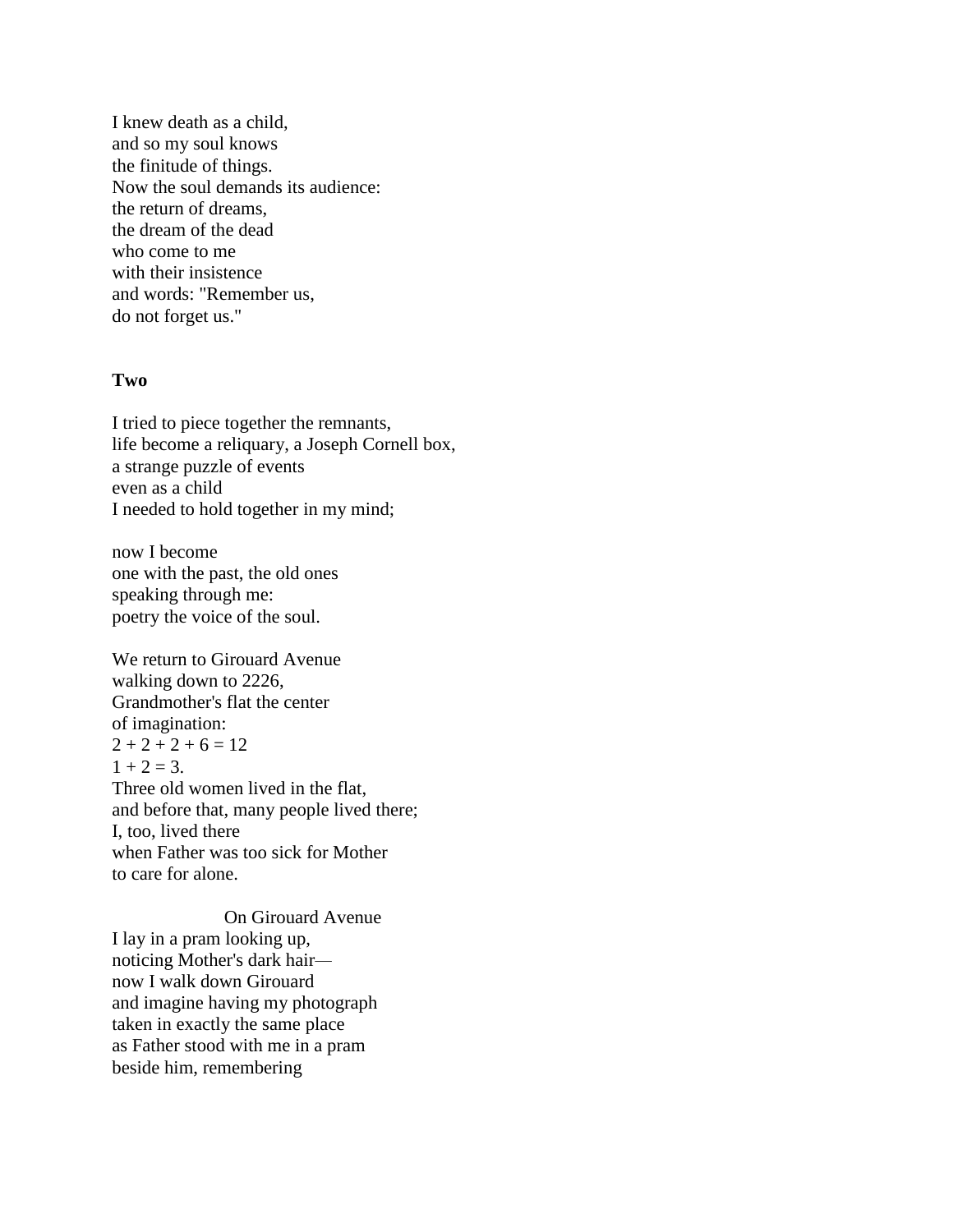other photographs taken on the back porch with Mother and Grandmother.

But first we cross Sherbrooke Street always busy with traffic, past where Grandmother's finger was caught in Uncle Alex's car door one Sunday afternoon and she, dragged along the street, lost the tip of one finger; passed where Grandmother shopped and then her front door, where the spirit resides and memories converge to form this poem.

Now, take me down the vista of years, the push and shove of time and place, where the present, past, and future merge and temporality ends*—*and I am suspended in time and thought: I came to record this life of odds, ends, death and life, the Alpha and Omega and whatever can be recorded, what the soul remembers, and loves:

> When will the sleeper awake from his night of remembering?

He is cast down the vista of years, snow falling at Christmas.

The sleeper will awake when the poem is written

and the dead are no longer disturbed by his call.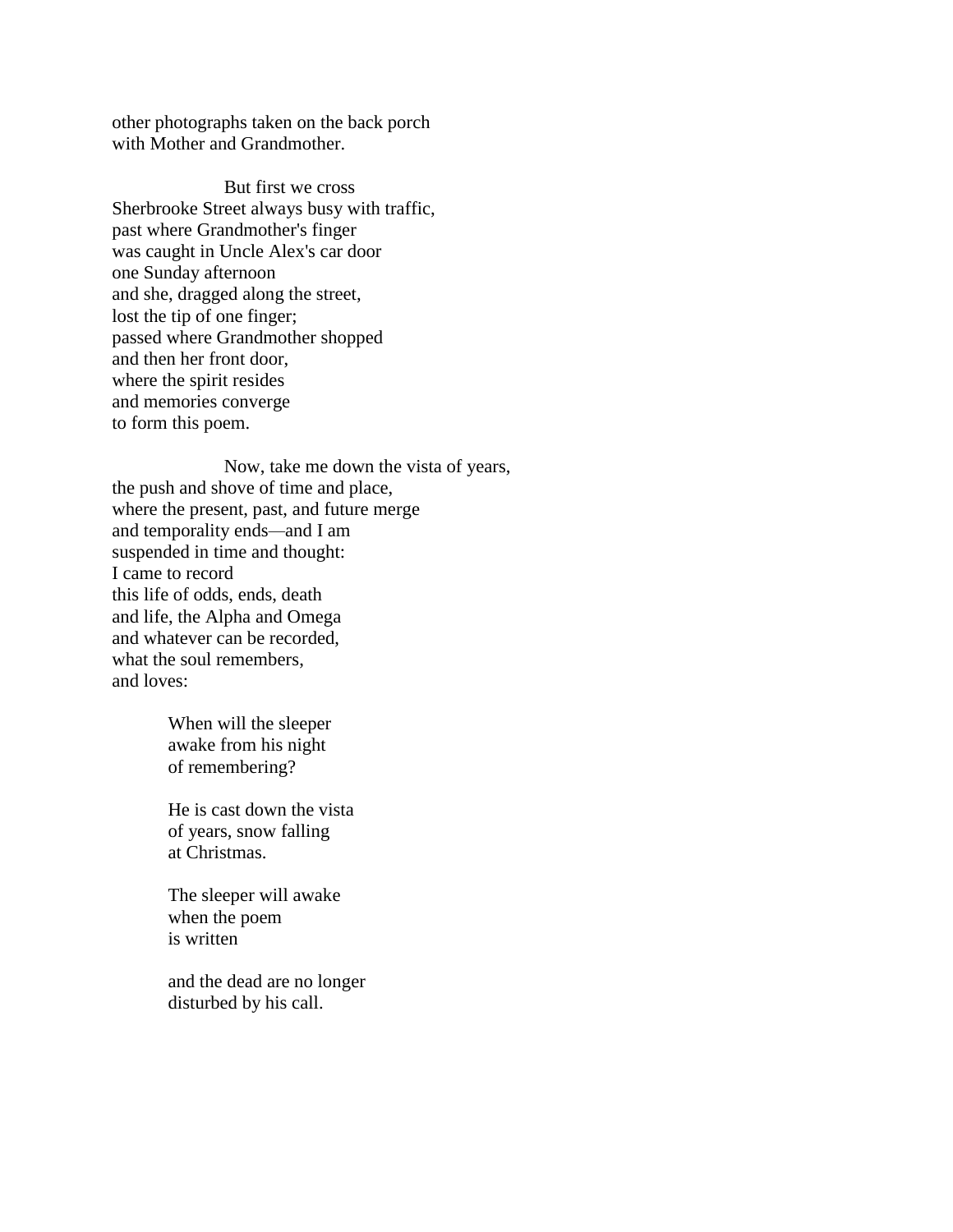# **New and unpublished Poems:**

From *A Private Mythology*, Ekstasis Editions, 2014 (forthcoming):

## **Winter 1957**

This life that is born unto me: spirit moving across a body of black water, where the sick and wounded are healed a circle, a square, a cross, the names of the months of the Great Year, Adamic and pre-Adamic times a new heaven and a new earth are created at the center of which is the arrow broken in the hour of birth—

I did not break the arrow that is my life, that shot through the air on its projectory, shot through space, the bow pulled taut and the arrow released like a wild animal, like a bullet or a missile to its unknown destination, entering the air, penetrating the darkness, penetrating the flesh of the bear, ripping into the stag's flesh, ripping apart the paper on which is written indecipherable notes, bouncing off the rocky cliff, falling to the ground to a field of weeds, missing the bull's eye—

### **The Room of Love**

We sit eating supper at small wooden tables, the kind with folding legs that collapse to be stored when not used; I sit on the edge of the bed while you are on the love seat only feet across from me, bundled in a maroon blanket looking like the child you were, adorable at age eight with feet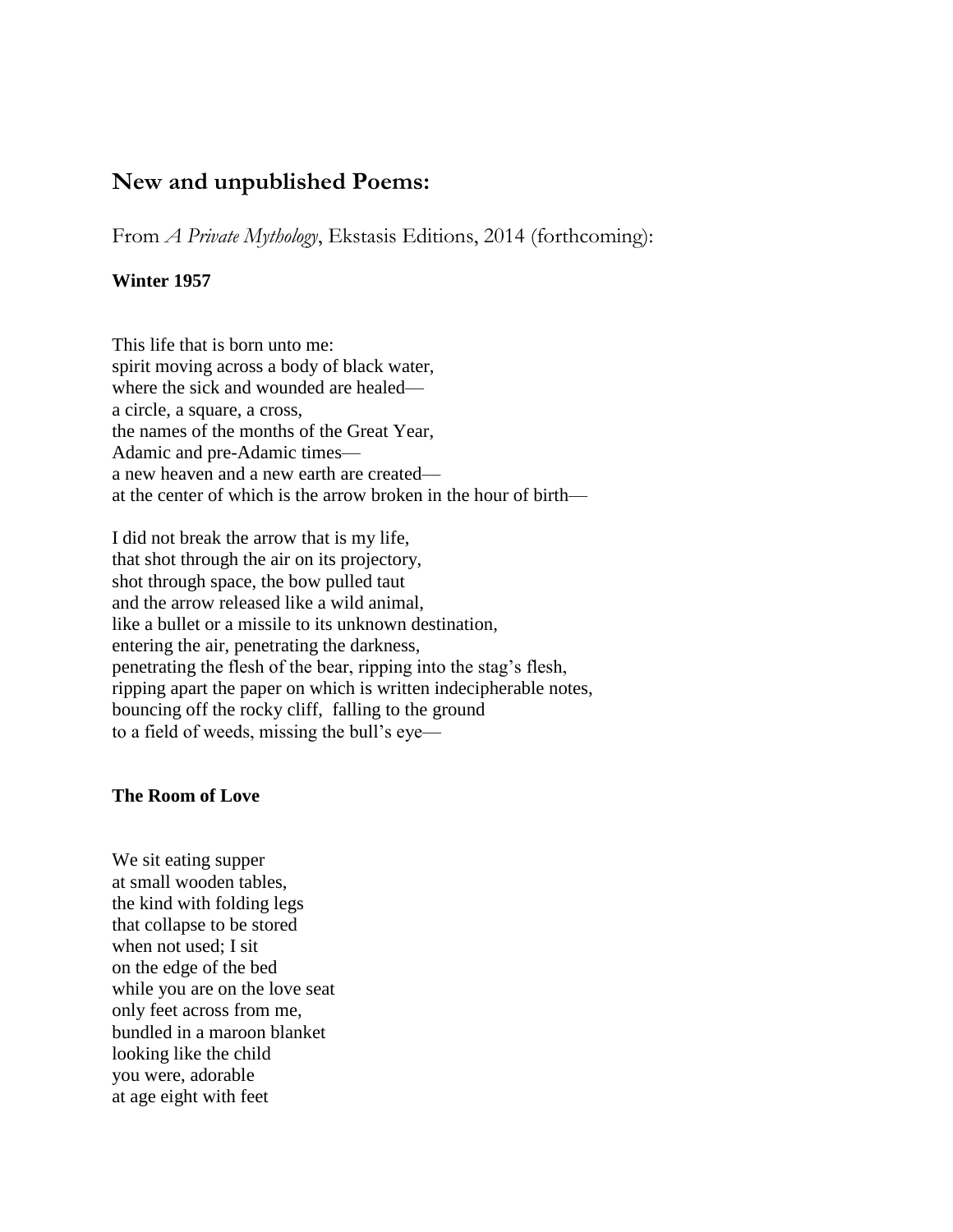not reaching the floor; the room is illuminated by a single sixty watt incandescent light bulb inside a brown lampshade, and the small black Grundig radio is tuned to Radio Classique from Ile Ste. Helene.

It is this moment, sitting here, eating supper together, when the room seems the only place that exists; outside these walls there is outer space and darkness—stars, moons, planets, asteroids, comets, and black holes—and beyond space, God, angels, and saints are in a chorus of celestial music, but even God can't stop the slow turning wheels of endings and beginnings that remind us of our mortality—only love seems to transcend time and space and perhaps God stands in silence in the presence of love. Some lovers know the room of love, placed at the center of existence, and having visited this room they know the meaning of life is fulfilled and nothing has been in vain.

#### **Visiting Girouard Avenue in 1963**

As a child, I walked up the grey wooden stairs at Grandmother's flat on Girouard Avenue, it was Christmas and what remained of the family gathered, Grandmother, Great Aunt Essie,